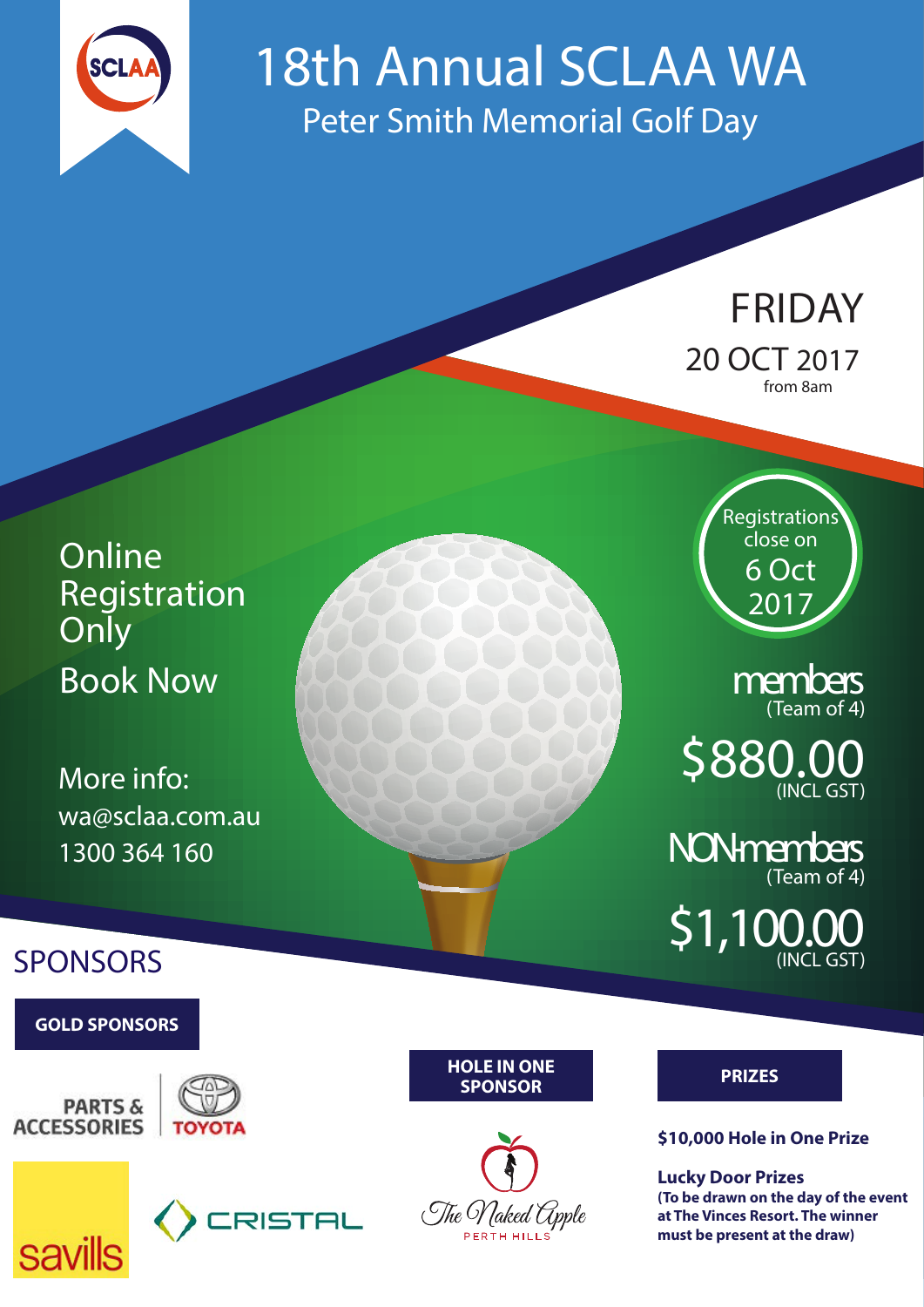

### **18th Annual SCLAA Peter Smith Memorial Golf Day Friday 20 October 2017, from 8am**

#### **THE GOLF**

Once again we will be starting earlier this year with Registrations and morning tea from 8am and tee off at 10 am.

The event will be an Ambrose competition with the handicaps being determined by how each team of 4 performs on 6 secret holes (the location of which is known only by Vines golf staff). This acts as a great leveller for those who play the once or twice a year.

As everyone who has participated before knows it is an event not to be missed.

This day out of the office is a great opportunity to:

- Reward your employees
- Entertain your key clients
- Have a great day of golf

This year 's post match function will be a cocktail menu as we aim to get the auction, raffle and awards completed promptly. We understand the people will travel a long way to the venue and we are hoping that the earlier times will be more accommodating. We have a limit of 120 for golf. First in best dressed.

#### **LIVE SCORING**

Live Scoring will be done on the day using a revolutionary new mobile scoring system – GolfDayPro.

This system will allow you to:

- enter scores on any internet enabled mobile device without the need to download an app.
- identify competition holes and read playing tips for each hole.
- view the live leader board as you make your way around the course.

#### **THE CHARITY**

The event is also used as a fund raising event for the charity CanTeen, a national support



organisation for 12 - 24 year olds who are living with cancer, and is the only organisation of its kind in Australia, It is a non government funded charity dependent on the support of volunteer organisations to raise funds. The annual golf day coincides with CanTeen's national fundraising

event – National Bandana Day. We will be holding raffles and collected donations from players at the golf day.

#### **DRESS STANDARDS**

The Vines Resort has specific dress standards that will be strictly enforced.

Players will not be permitted on course if they are wearing denim jeans, cargo pants or tracksuits. Socks are compulsory. Soft spikes golf shoes are preferred but metal spikes are accepted, as are jogger sports shoes. Work shoes/boots, open sandals and thongs are not acceptable. Standard and tailored shorts or cargo/leisure shorts with flat pockets are acceptable on course.

**Please ensure this information is passed on to your player group to avoid any embarrassment to players or the organizer. Players who do not comply with the dress standards will be refused entry onto the course.**

#### **PLEASE NOTE:**

- **• The member rate is only available to paid up members.** If one player in the team is a member and the others are not only the member gets member rates.
- **• A minimum of 2 week's notice of cancellation prior to event must be given to ensure a full refund is received.**
- We have a limit of 120 for Golf. First in best dressed.
- If you require the hire of golf clubs, please contact The Vines directLy prior to the event on 08-9297 3000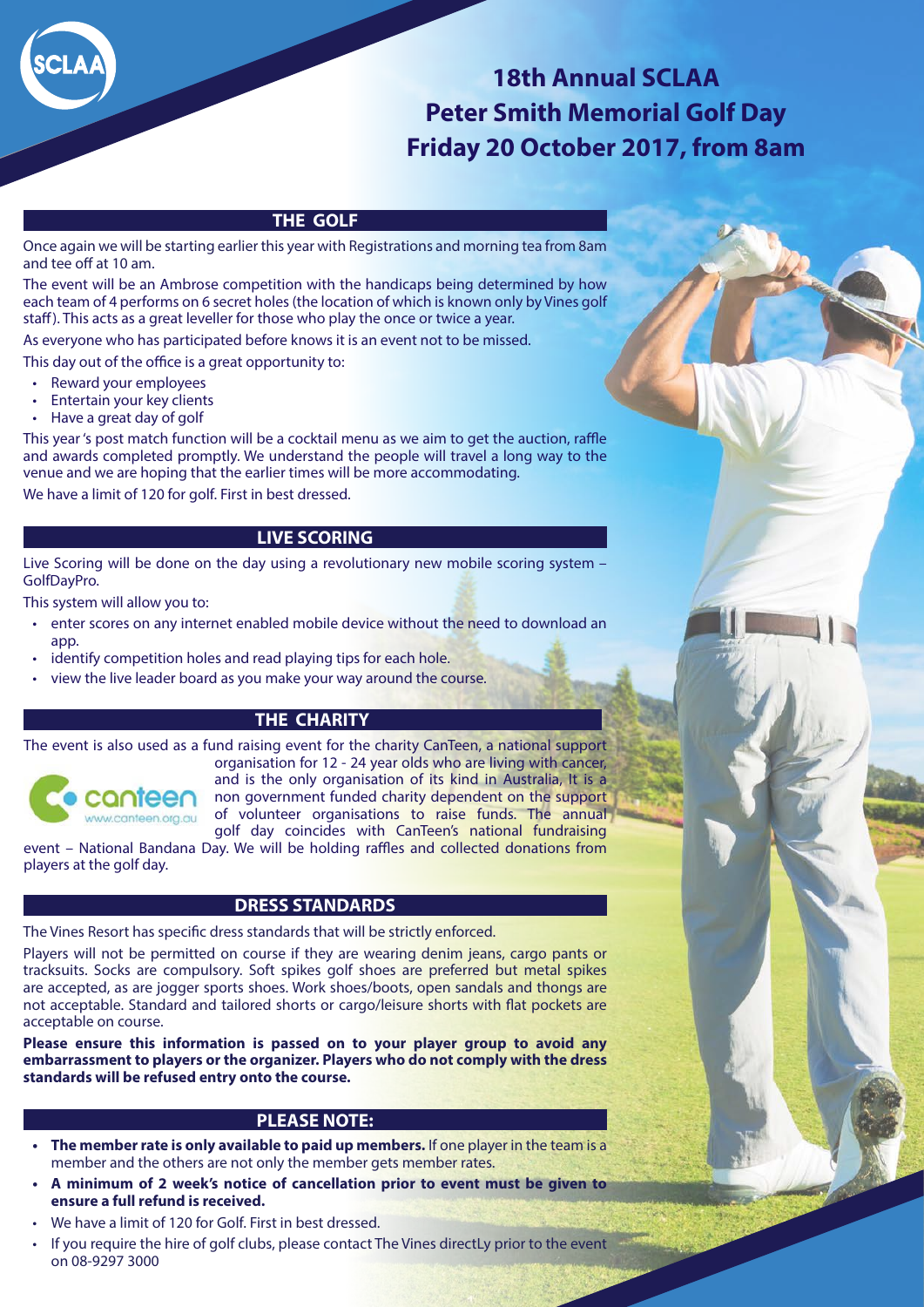

18th Annual SCLAA Peter Smith Memorial Golf Day Friday 20 October 2017

## **GolfDayPro.com**



golf day organisation made easy

Today we are using a revolutionary new mobile scoring system – GolfDayPro.

This system will allow you to:

- enter scores on any internet enabled mobile device without the need to download an app
- identify competition holes and read playing tips for each hole
- view the live leaderboard as you make your way around the course



**EVENT INFO**

Contains complete details about the day at a snapshot level including competition holes, tee markers, timings etc.

#### **TEAM SETUP**

Shows who is in your team, their handicaps and if they have arrived yet.

#### **SCORECARD**

Used to view your scorecard and enter scores for each hole. Drill into the hole you are playing to view playing tips and more. Specify minimum drives if required.

#### **LEADERBOARD**

View the Live Leaderboard to see how you are tracking in the field. Leaderboard locks off after 14 holes to preserve the final result however use the Scorecard area to view your complete 18 hole score.

#### **[GolfDayPro, 405 Waverley Road, East Malvern VIC 3145](http://www.golfdays.com.au/About.aspx)**